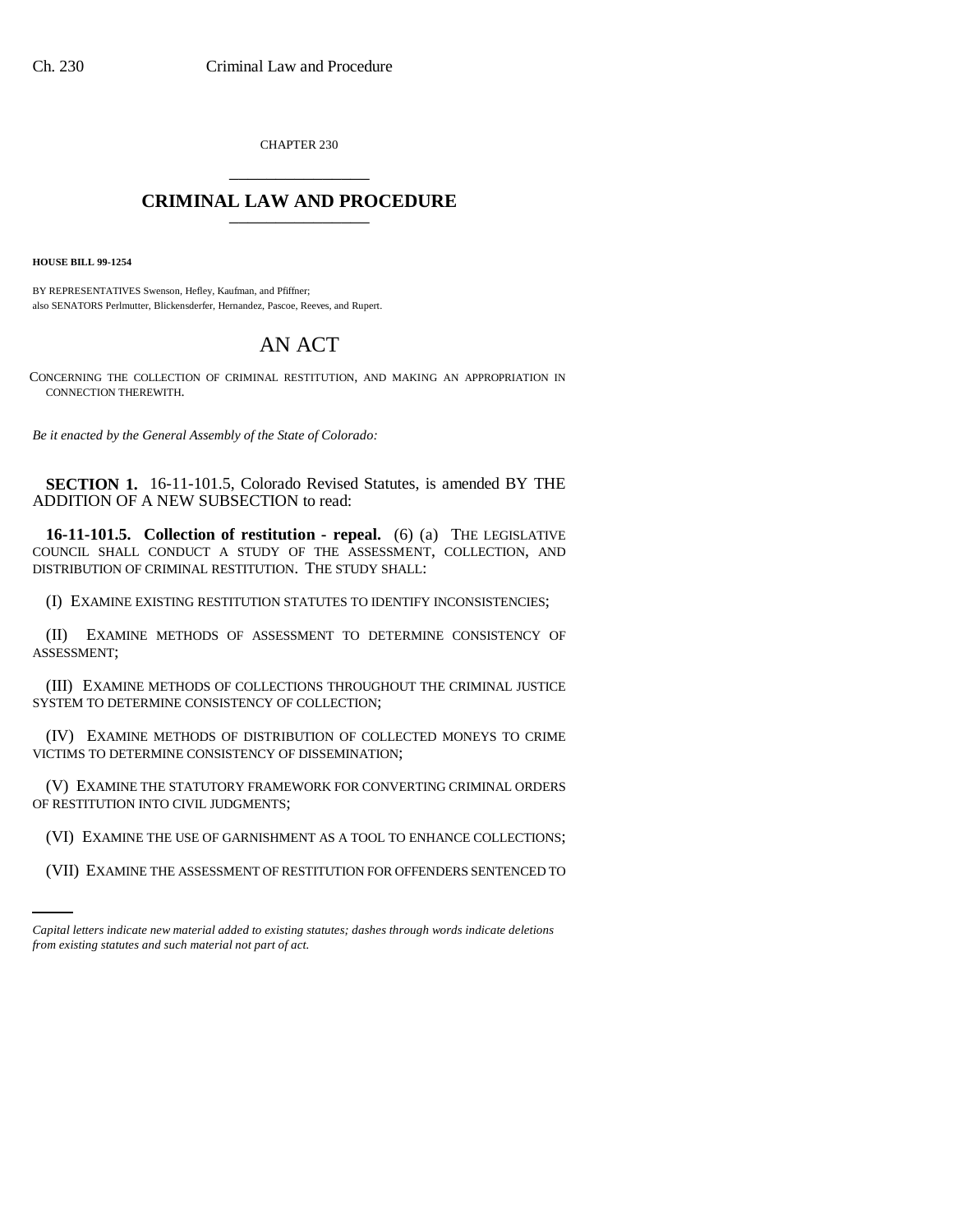THE COUNTY JAIL;

(VIII) RESEARCH PROMISING PRACTICES IN ENHANCING RESTITUTION ASSESSMENT, COLLECTION, AND DISTRIBUTION TO CRIME VICTIMS; AND

(IX) MAKE RECOMMENDATIONS CONCERNING STATUTORY CHANGES TO FACILITATE GREATER OFFENDER ACCOUNTABILITY.

(b) IN CONDUCTING THE STUDY, THE LEGISLATIVE COUNCIL SHALL CONSULT WITH:

(I) THE JUDICIAL DEPARTMENT;

(II) THE DEPARTMENT OF CORRECTIONS;

(III) THE DEPARTMENT OF LAW;

(IV) THE COLORADO DISTRICT ATTORNEY'S COUNCIL;

(V) LOCAL CRIME VICTIM COMPENSATION BOARDS ESTABLISHED PURSUANT TO SECTION 24-4.1-103, C.R.S., AND VICTIM AND WITNESSES ASSISTANCE AND LAW ENFORCEMENT BOARDS, ESTABLISHED PURSUANT TO SECTION 24-4.2-101, C.R.S.;

(VI) STATEWIDE VICTIM ADVOCACY ORGANIZATIONS;

(VII) LOCAL COMMUNITY CORRECTIONS BOARDS AND COMMUNITY CORRECTIONS PROVIDERS;

(VIII) THE STATE BOARD OF PAROLE;

(IX) THE ORGANIZATION FOR COUNTY SHERIFFS IN COLORADO;

(X) THE ORGANIZATION FOR CHIEFS OF POLICE IN COLORADO;

(XI) THE DEPARTMENT OF PUBLIC SAFETY; AND

(XII) PERSONS WHO WERE THE VICTIM OF A CRIME WHO HAVE EXPERIENCE ATTEMPTING TO COLLECT RESTITUTION.

(c) THE DIVISION OF CRIMINAL JUSTICE WITHIN THE DEPARTMENT OF PUBLIC SAFETY SHALL ASSIST THE LEGISLATIVE COUNCIL IN COMPLETING THE STUDY. A FINAL REPORT OF THE FINDINGS AND RESULTS OF THE STUDY SHALL BE PRESENTED TO THE LEGISLATIVE COUNCIL AND TO ANY OTHER COMMITTEES DESIGNATED BY THE COUNCIL ON OR BEFORE SEPTEMBER 1, 1999.

(d) THE LEGISLATIVE COUNCIL IS AUTHORIZED TO SOLICIT, ACCEPT, AND EXPEND GRANTS, DONATIONS, GIFTS, AND OTHER MONEYS TO DEFRAY THE COSTS OF THE STUDY.

(e) THIS SUBSECTION (6) IS REPEALED, EFFECTIVE JULY 1, 2000.

**SECTION 2. Appropriation - adjustment in 1999 long bill.** (1) In addition to